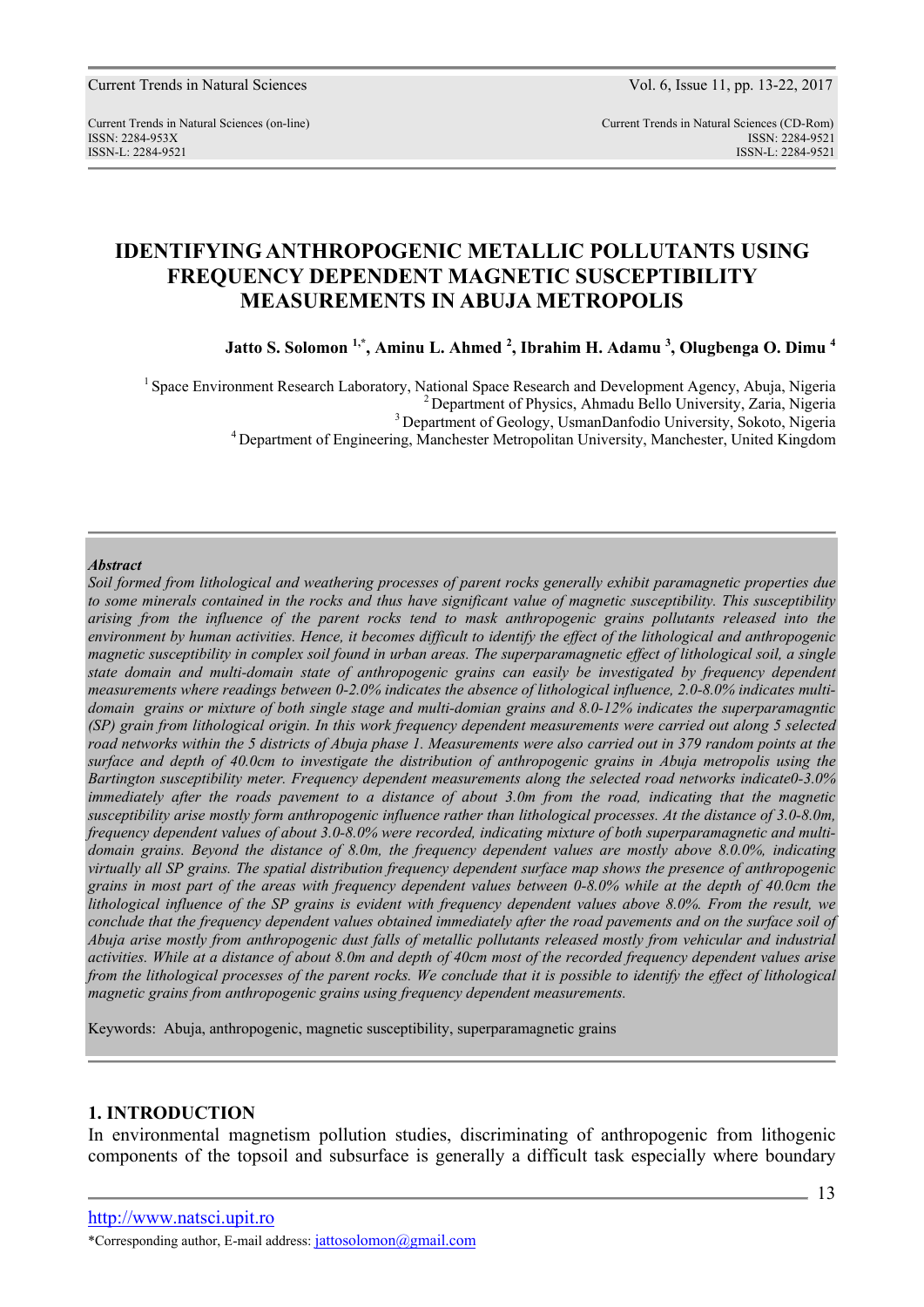| ISSN-L: 2284-9521                            | ISSN-L: 2284-9521                           |
|----------------------------------------------|---------------------------------------------|
| ISSN: 2284-953X                              | ISSN: 2284-9521                             |
| Current Trends in Natural Sciences (on-line) | Current Trends in Natural Sciences (CD-Rom) |
| Current Frends in Ivalural Sciences          | V UI. U, ISSUG 11, UU. 19-22, 2017          |

demarcation between anthropogenic and lithological influenced susceptibility is to be made in urban and industrial areas (Sabdoge et al., 2010). Generally, soils inurban and industrial areas are contaminated by heavy metal grains mostly form industrial wastes, vehicular emission and other form of anthropogenic activities. The metallic grains are mostly in the multi-domain (MD) stage while lithogenic grains are in the superparamagntism stage (SP). The interplay between superparamagnetic (SP) and stable single domain (SSD) or even multi-domain (MD) magnetic grains can be normally interpreted using frequency-dependent susceptibility of rocks, soils and environmental materials (Hrouda, 2010). Most of the anthropogenic pollutants released into the environment fall within the MD grains while lithological magnetic grains are mostly superparamagnetic (SP) grains. Frequency-dependent susceptibility is used to determine the present of superparamagnetic and multi-domain grains in soil samples (Dearing et al., 1996; Aguilar et al., 2013). In this work, we seek to investigate the distribution of MD (anthropogenic influenced susceptibility) around roads and surface soil of Abuja as well as at a depth of 30.0cm. In section 2, we explain the structure of the study are (Abuja phase 1), section 3 shows data and methodology; in section 4 we show results and their interpretation while section 5 consist concluding remarks.

### **2. THE STUDY AREA**

Abuja is located in north central Nigeria and has an estimated population of about 3.1 million. It is a well-planned city and the capital of Nigeria. The city (Phase 1) is divided into five major districts namely Wuse, Garki, Central Area, Maitama and Asokoro (Figure 1).



*Figure 1. Map of the study area (Abuja, Nigeria) showing the five districts (Ujoh et al., 2010)*

Abuja is underlain by high grade metamorphic and igneous rocks of the Precambrian age trending NN-E-SS-W direction. These rocks consist of gneiss, migmatites, older granites, granodiorites and the schist belt (Kogbe, 1978). The rocks consists of diamagnetic, paramagnetic and ferromagnetic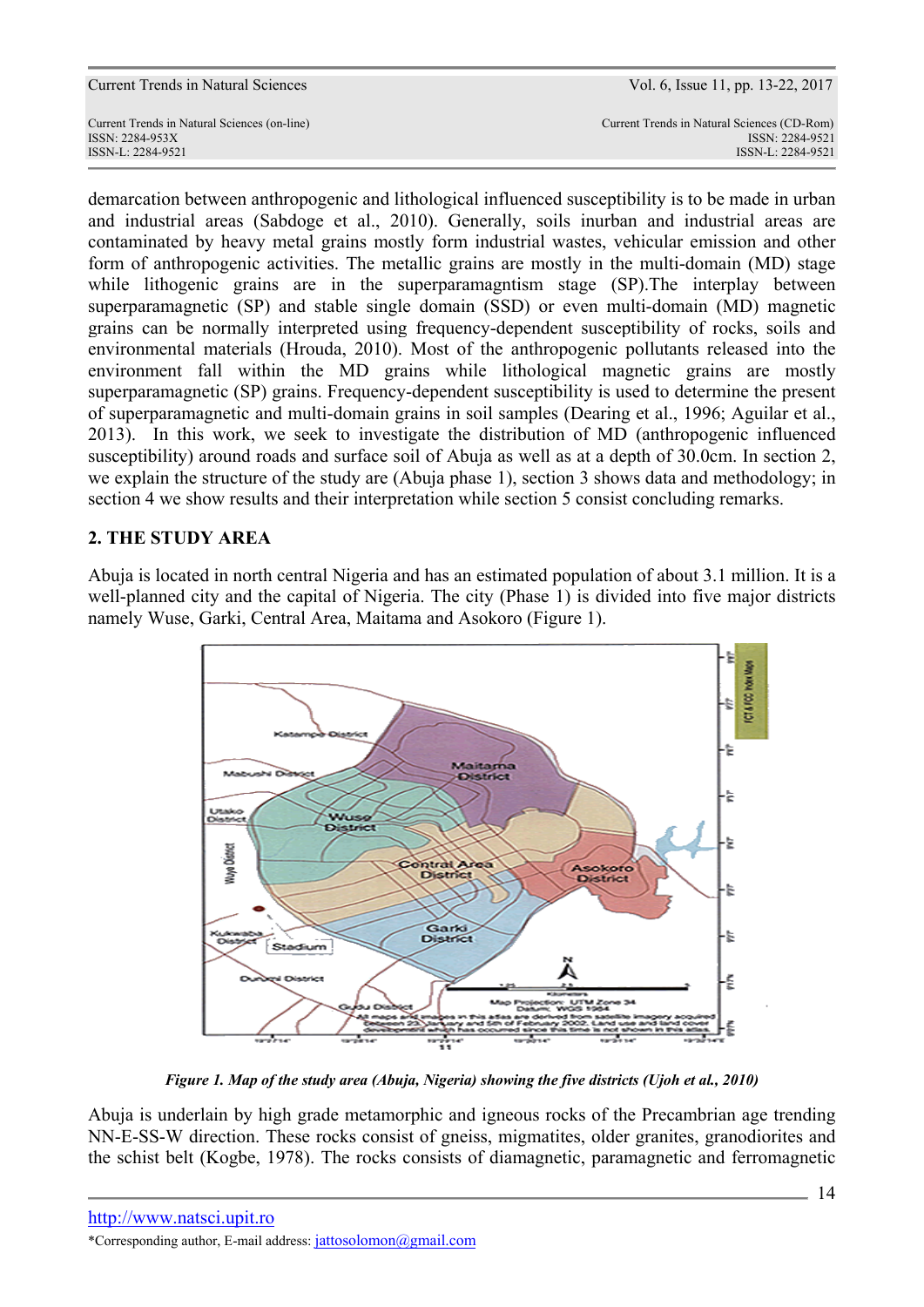ISSN-L: 2284-9521 ISSN-L: 2284-9521

minerals, and these minerals contribute to the magnetic susceptibility of the rocks which in turn affects the magnetic susceptibility of the surrounding soil which are weathered products of the rocks. The residual soils of Abuja can be divided into two major groups; the residual soil which are lateritic and a product of intense weathering of the parent rocks and the transported soil formed by the physical transportation of the soil particles. The residual soils are formed in most parts of the area except along river valleys and at the foot and summit of slopes (Malomo et al., 1983) Generally, the study area has less industrial activities, aside from major construction works going on around the city. However, the large influx of vehicles into the city remains a major source of environmental pollution. As most of the vehicles release magnetic particles directly into the atmospheric, these finally settle down mostly around roadside corridors and commercial places.

### **3. FREQUENCY MAGNETIC SUSCEPTIBILITY**

Magnetic susceptibility in the environmental studies is due to the contribution of the ferro, ferri, antiferro, para and the diamagnetic constituents found within the soil samples (Sangode *et al*., 2010). Frequency dependent susceptibility is obtained from magnetic susceptibility measurements performed at two different frequencies: low  $(\gamma_{\text{lf}})$  and high  $(\gamma_{\text{hf}})$ . Measurements made at these two frequencies are generally used to detect the presence of ultrafine  $(<0.03 \mu m$ ) super paramagnetic (SP) minerals in samples. Samples where SP minerals are present will show slightly lower values when measured at high frequency; samples without super paramagnetic minerals will show identical magnetic susceptibility, χ, values at both frequencies (Dearing, 1999). Under low external field, this parameter indicates the presence of grains layering at the single domain/superparamagnetic boundary; at higher frequencies of measurement, a proportion of these grains will become "block in" and will nolonger contribute to the susceptibility as superparamagnetic but as single domain grains (Maher 1986). Frequency dependent susceptibility is mostly expressed as a percentage of the mass-specific frequency dependent susceptibility;

$$
\chi f d\% = \frac{x\iota f - x\hbar f}{x\iota f} X 100
$$

**1 1** 

Higher frequency measurements do not allow SP grains to react with the applied external field, as it changes more quickly than the required relaxation time for SP grains. As a result, in the higher frequency, lower values of susceptibility are encountered and the difference is equated to estimate the ferromagnetic particles (Thompson and Oldfield 1986).

Table 1 shows values of  $\chi_{fd}$ % indicating the presence of SP particles in the sample.

| Low $\chi_{\text{fd}}$ %       | < 2.0         | Virtually no SP grains                                             |
|--------------------------------|---------------|--------------------------------------------------------------------|
| Medium $\chi_{\text{fd}}$ %    | $2.0 - 10.0$  | Mixture of SP and coarser grains, or SP grains<br>$< 0.05$ um      |
| High $\chi_{\text{fd}}$ %      | $10.0 - 14.0$ | Virtually all SP grains                                            |
| Very High $\chi_{\text{fd}}$ % | >14.0         | Erroneous measurement, anisotropy, weak sample<br>or contamination |

*Table 1. Interpretation of χfd% values (Dearing, 1999; Michal, 2012)* 

Generally, below a critical particle size, thermal energy becomes large enough to spontaneously switch the magnetic moments of small, single-domain grains in a relatively short time (Nee1, 1949). For example, if a population of such grains is magnetized and then the field removed, a measurement of remanence after a time  $(t)=t$  will reveal that the value has decreased to l/e of its

\*Corresponding author, E-mail address: jattosolomon@gmail.com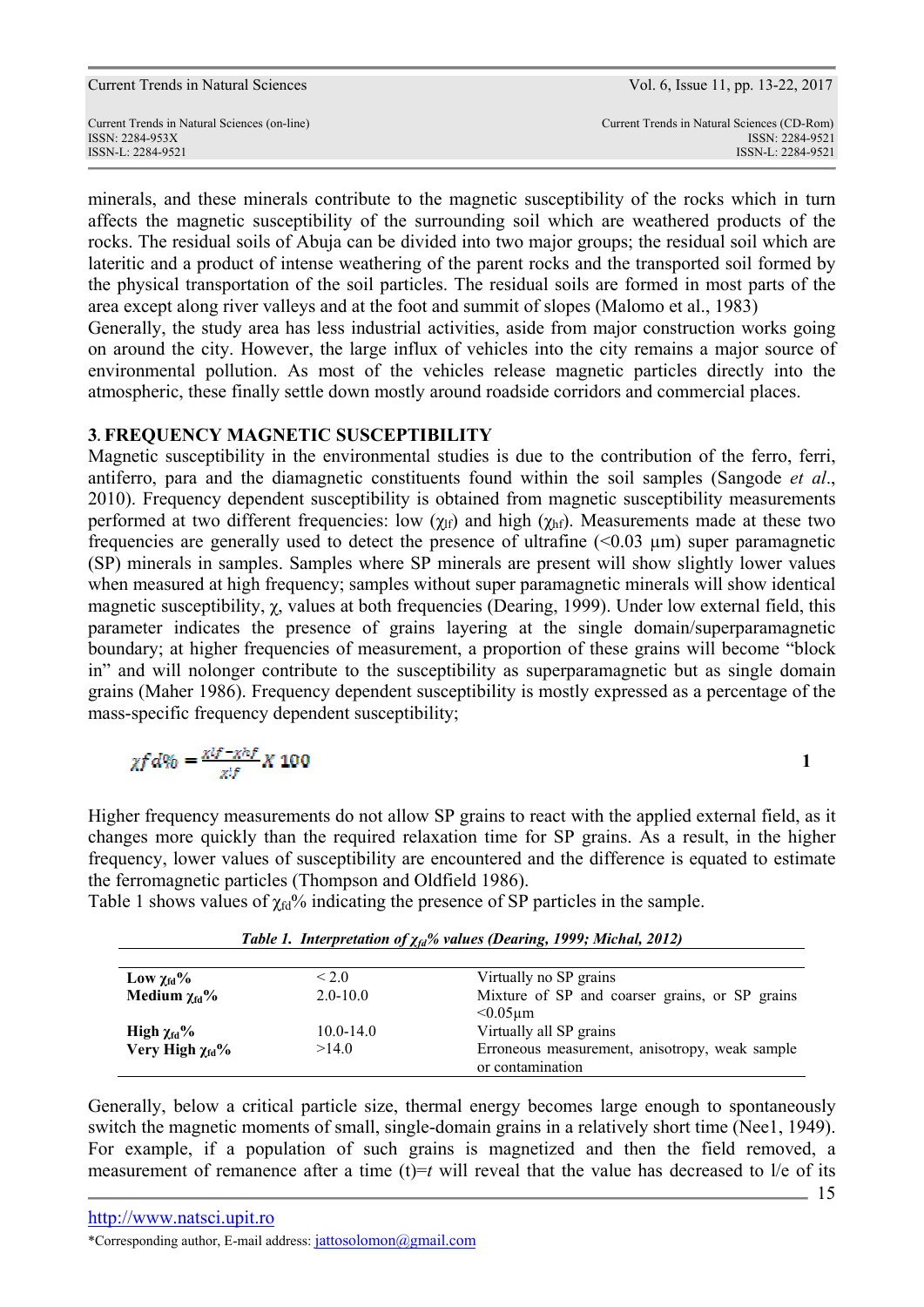ISSN-L: 2284-9521 ISSN-L: 2284-9521

initial value. This is known as superparamagnetic relaxation and t is known as the relaxation time. The importance of time in magnetic measurements of small grains is exploited in the measurement of the frequency dependence of magnetic susceptibility. The difference between magnetic susceptibility measurements obtained at the two different frequencies is a function of the concentration of grains that have relaxation frequencies (i.e. l/t) that lie between the two measuring frequencies. The relationship between the critical blocking volume  $(v<sub>b</sub>)$  of a SP grain and the relaxation frequency (z is 2 times the measurement frequency f,) is governed by the equation

$$
log\left(\frac{2f_m}{f_0}\right) = -\left(\frac{K_{vb}}{kT}\right)
$$

where K is the effective anisotropy constant,  $k$  is Boltzmann's constant, T is temperature and  $f_0$  is a constant = 10Hz (Dickson *et al.,* 1993). The exponential relationship between relaxation time and grain volume means that the threshold between grains that behave superparamagnetically and those that behave stably is very narrow.

## **4. DATA AND METHODOLOGY**

Single magnetic susceptibility  $(y)$  measurements were made using a Bartington MS2 magnetic susceptibility meter connected to a Bartington MS2B dual frequency susceptibility sensor. Measurements were taken at low frequency (0.47 kHz; ( $\chi$ <sub>LF</sub>)) and high frequency (4.65 kHz; ( $\chi$ <sub>HF</sub>)). Both low and high frequency susceptibilities were measured ( $\chi$ <sub>LF</sub> and  $\chi$ <sub>HF</sub>) to allow frequency dependent susceptibility to be calculated  $(\gamma_{FD}\%)$ .

Also random magnetic susceptibility measurements were taken at 324 points at the surface and vertical soil profiles of 40.0cm (Figure 2).



*Figure 2. Map of Abuja with the red dots indicating the location of the surface and vertical magnetic susceptibility soil profiles measurements.*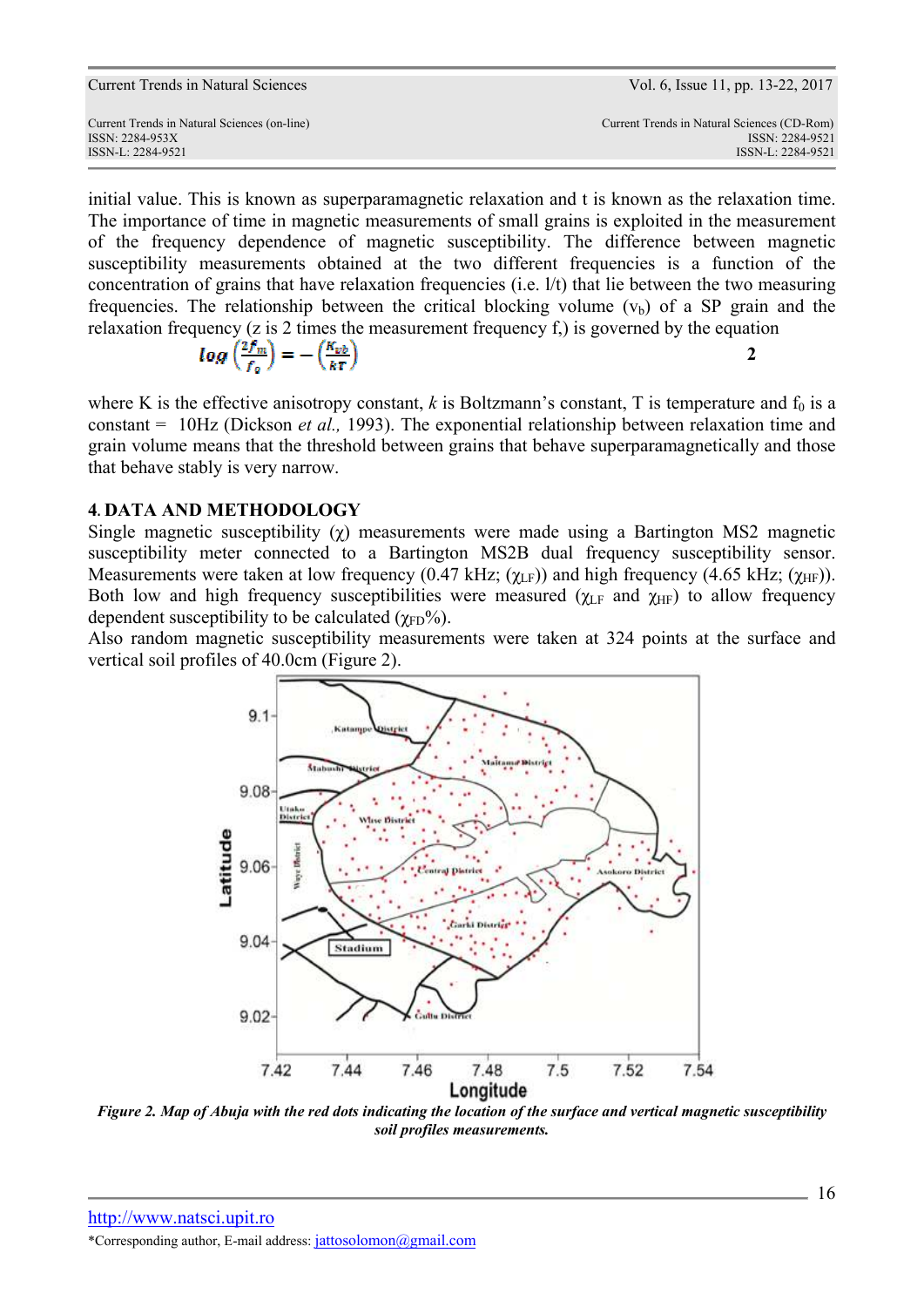Measurements were conducted in the vertical soil profiles using a specially designed device SM 400 (Petrovsky et al., 2004). The main part of the SM 400 is a plastic tube with the magnetic sensor inside that is being moved upward and downward during the measurement. Before the measurement, the 40.0cm deep drilling was made using HUMAX SH 300 sampler, thereafter, the tube of SM 400 was inserted into the40.0cm prepared hole where the measurements of soil magnetic susceptibility was performed.

## **5. INTERPRETATION OF RESULTS**

### **5.1. Interpretation of results along road network**

The fine grains distribution along selected road in Central district area is shown in Figure 3. From the Figure, the frequency magnetic susceptibility distribution indicates that near the road pavement has no SP grains. About 4.0 to 12.0 m from the road pavement there are indication of mixture of fine grains and coarser grains or SP grains less than <0.05µm. Concentration of SP grains occurs at the middle of the road profile at a distance of 8.0m to 12.0m.

In Garki district, (Figure 4) the distribution of SP grains is not clearly evidence as most of the covered section of the road indicate frequency dependent values between 0-5.0%. This indicates the presence of magnetic fraction of anthropogenic origin release due to vehicular activities.

Near the road pavement in Wuse district (Figure 5), SP grains are virtually absent; however, at the center of the road section, a circular anomaly indicating virtually all SP grains is visible with frequency dependent values above 8.0%. This anomalous feature may represent an outcrop with superparamagnetic grains of pedological origin

In Maitama district (Figure 6), there are virtually no SP grains near the road pavement. A linear trend is observed from 4.0 m from the road pavement. These linear trends indicate high concentration of SP grains along the road profile. This may be due to the present trench along the profile lines.

Mixture of SP and coarser grains of SP grain are evident in the profiles in Asokoro district area from the road pavement. Traces of high concentration of SP grains are also observed at a distance of 5.0 m from the road pavement (Figure 7).



*Figure 3: Distribution of frequency dependence magnetic susceptibility along selected road profile in Central district* 



*Figure 4: Distribution of frequency dependence magnetic susceptibility along selected road profile in Garki district*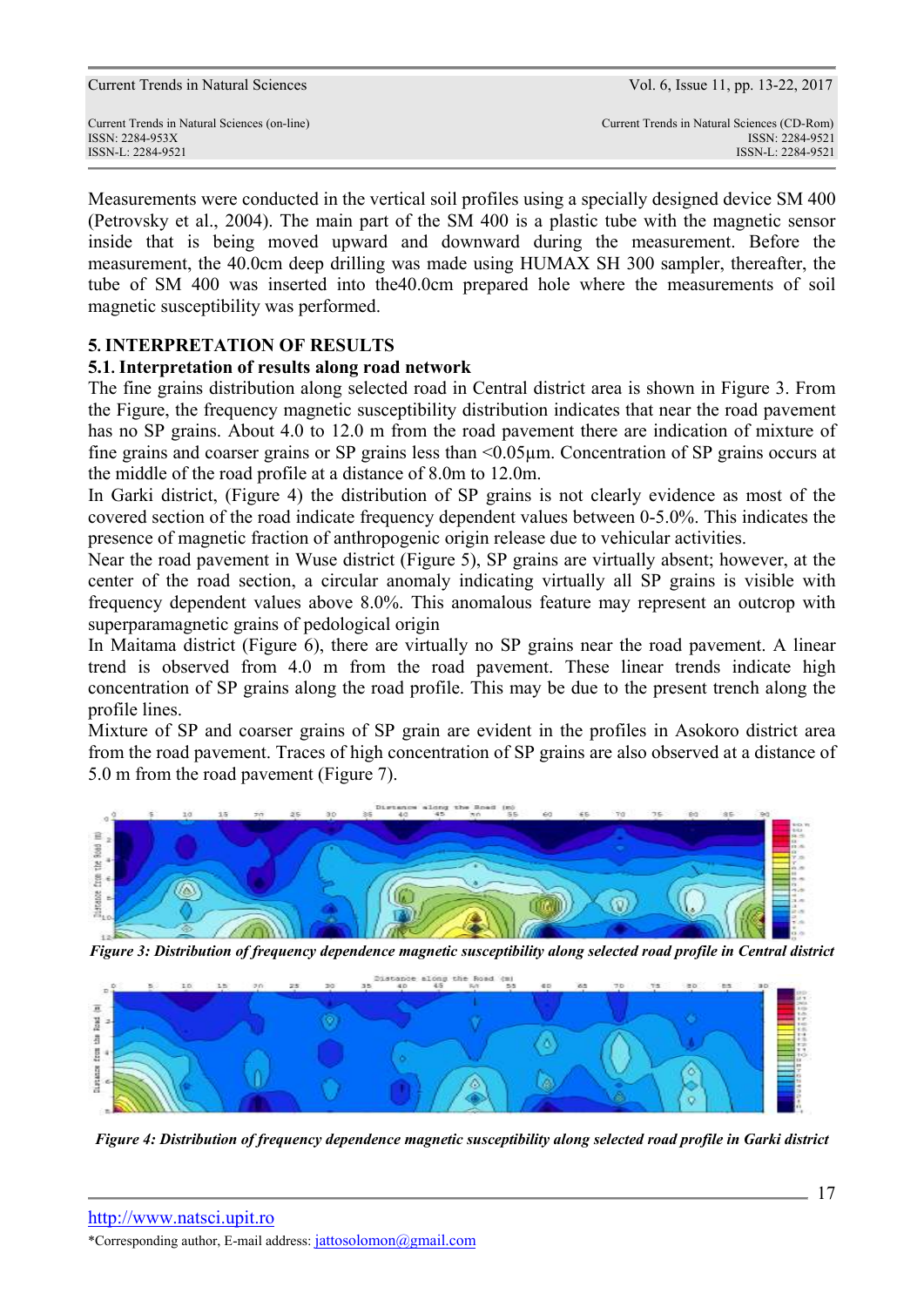Current Trends in Natural Sciences (on-line) Current Trends in Natural Sciences (CD-Rom) ISSN: 2284-953XISSN: 2284-9521 ISSN-L: 2284-9521 ISSN-L: 2284-9521



*Figure 5. Distribution of frequency dependence magnetic susceptibility along selected road profile in Wuse district* 



*Figure 6. Distribution of frequency dependence magnetic susceptibility along selected road profile in Maitama district* 



*Figure 7. Distribution of frequency dependence magnetic susceptibility along selected road profile in Asokoro district* 

## **5.2. Spatial Frequency Dependent Magnetic Susceptibility Distribution in Abuja with Depth**

The frequency dependent magnetic susceptibility at the surface soil of Abuja is show in Figure 8. From the Figure, it is observed the frequency dependence varies between 0-14 percent. This large variation indicates the heterogenic composition of the top soil in Abuja.

From the field measurements it is observed that the frequency-dependence of magnetic susceptibility ( $\gamma_{fd}$ %) values are very low (from 0-5.0%) in most of the areas. Low frequencydependence susceptibility values indicate that the magnetic properties are predominantly contributed by the coarse multi-domian (MD) and stable single domain (SSD) grains rather than super paramagnetic grains (Adyin and Akyol, 2015). Hence, this indicates the anthropogenic nature of the magnetic particles, which are derived from the phenomena associated with the movement of vehicles, industrial and precipitation of the particles floating in the air (Sylwia, 2014). From the surface map, low frequency-susceptibility is mostly observed in Wuse, Garki and Part of Central districts, these districts have high commercial activities and vehicle movement. In Asokoro district, the frequency-dependence susceptibility is mostly above 6%, this is due to the contribution of the super paramagnetic grains. Another likely cause of high frequency-dependence is the fact that the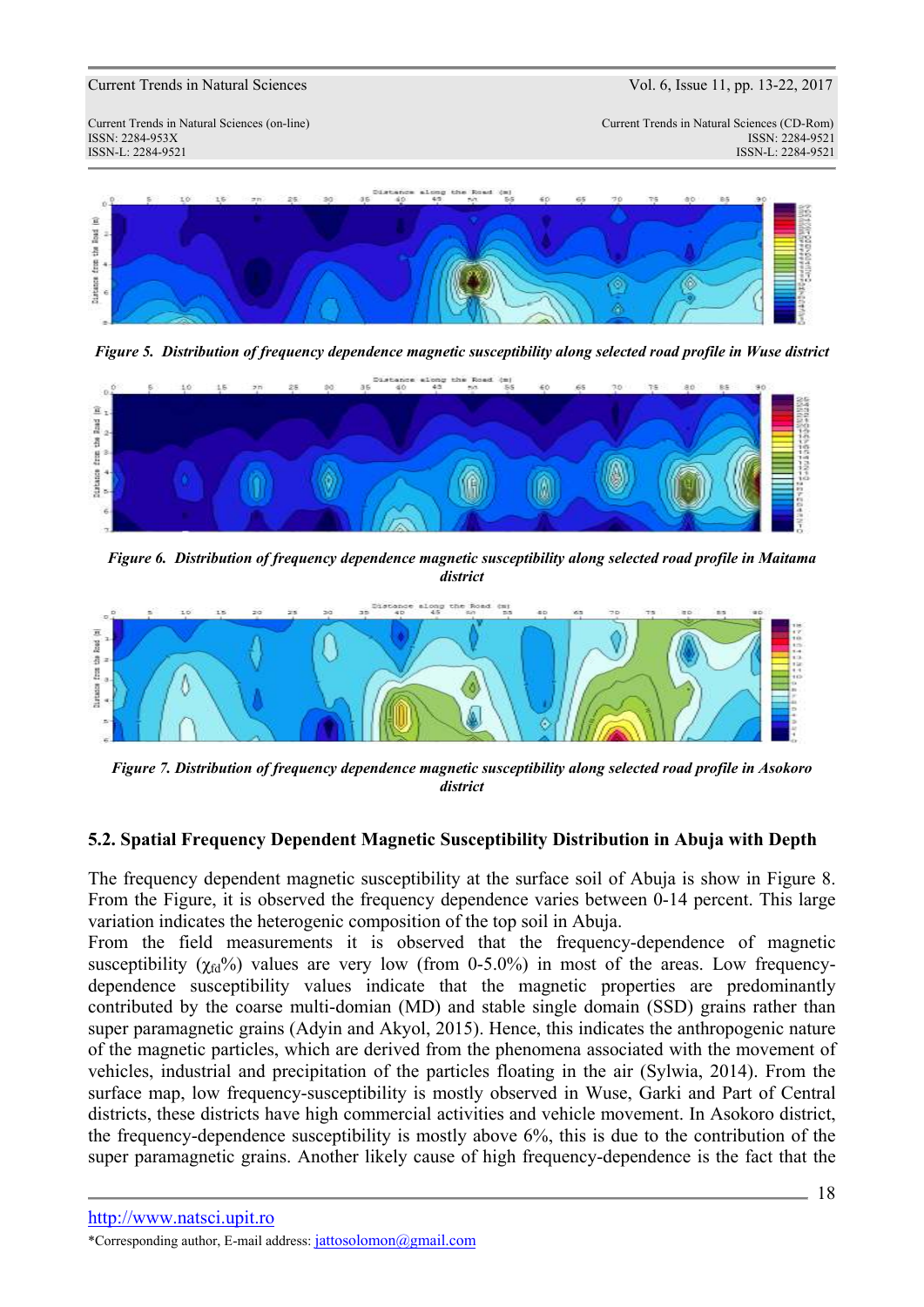area is rocky and on higher altitude than any portion of Abuja. Other portions that show high frequency-dependence susceptibility are mostly around the boundaries of Abuja Phase 1, these areas are mostly reserved or undeveloped sections and thus commercial activities is less. Therefore the contributing factor is generally super paramagnetic of the pedogenic origin.



*Figure 8. Distribution of frequency-dependence magnetic susceptibility values for the surface soil of Abuja* 

At a depth of 40.0cm (Figure 9), the subsurface map clearly show frequency-dependence susceptibility greater than 6% in almost all the area with exception of few portions. This indicates that, super paramagnetic grains are the main contributors to the magnetic susceptibility at that depth. These super paramagnetic grains are mostly from pedogenic origin rather than anthropogenic source. From this, we can infer that magnetic grains do not penetrate through the soil except in some cases where over time they keep depositing and thus may form a record guide to understanding the activities of the place from ancient periods. However, this may only happen if there is no transportation means like running water or wind to move them any from the surface as soon as they are released.

## **6. MULTIVARIATE STATISTICAL ANALYSIS**

A plot of  $\chi_{fd}$ % versus  $\chi_{lf}$  may help to discriminate between grain-size and domain state, and may give a first order classification of magnetic properties and even sources (Table 2).

|  |  |  |  |  |  |  | Table 2. Origins of magnetite/maghemite and greigite with domain size (Dearing, 1999 and modified by the author) |  |
|--|--|--|--|--|--|--|------------------------------------------------------------------------------------------------------------------|--|
|--|--|--|--|--|--|--|------------------------------------------------------------------------------------------------------------------|--|

|                               | MD | <b>PSD</b> | <b>SSD</b> | SP  |
|-------------------------------|----|------------|------------|-----|
| Primary                       |    |            |            |     |
| Magnetite/titanomagnetite     | X  |            |            | (X  |
| Secondary                     |    |            |            |     |
| <b>Fuel Combustion</b>        | X  |            | (X)        | [X] |
| Pedogenesis                   |    | X          | Х          | Х   |
| <b>Bacterial Magnetosomes</b> |    | (X)        | Х          | (X) |
| <b>Burning</b>                |    |            | ΙĀ         | Χ   |

**MD**-multidomain, **PSD**-pseudo-single domain, **SSD**-stable single domain, **SP**- superparamagnetic,  $(x)$  - some evidence, but not normally expected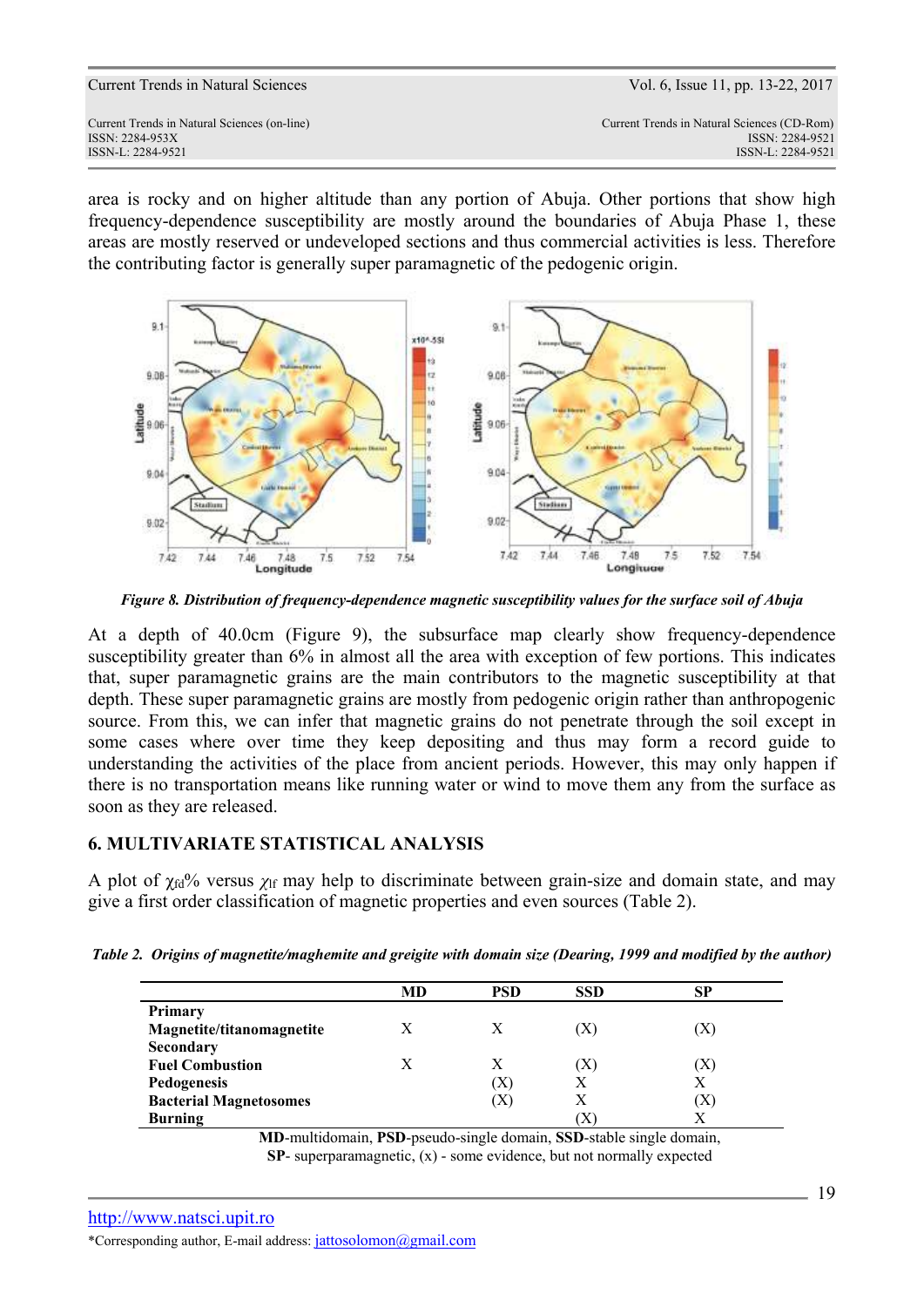ISSN-L: 2284-9521 ISSN-L: 2284-9521

Current Trends in Natural Sciences (on-line) Current Trends in Natural Sciences (CD-Rom) ISSN: 2284-953XISSN: 2284-9521



*Figure 9. A χlf -χfd % scattergram showing typical positions ofsamples dominated by various domains and sources at a road in (a)Centre , (b) Garki , (c) Wuse (d) Maitama and (e) Asokoro districts of Abuja*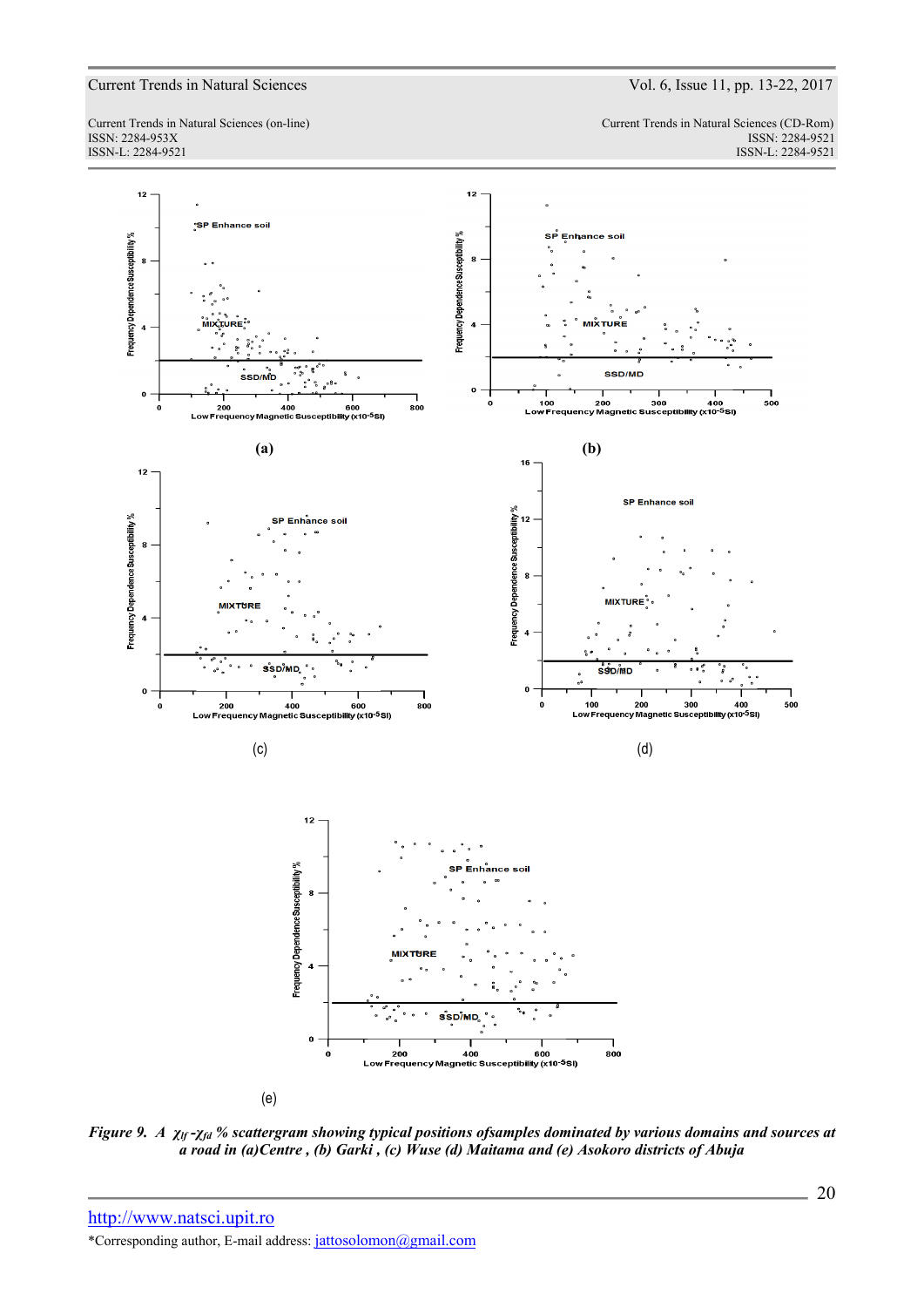Figures 9 shows the patterns of values plotted on a bivariate  $\chi_{\text{lf}}\gamma_{\text{fd}}\%$  scattergram of different measurements from selected roadside in Central Area, Garki, Wuse, Maitama and Asokoro in Abuja. Measurements dominated by relatively coarse-grained non-SP ferrimagnets from igneous rocks or combustion products show relatively high  $\chi$ <sup>If</sup> but virtually zero  $\chi$ <sup> $\chi$ </sup><sub>fd</sub>. Values of  $\chi$ <sup> $\chi$ </sup><sub>6</sub><sup> $\chi$ </sup><sub>6</sub> < 5% are typical where non-SP grains dominate the assemblage or where extremely fine grains  $(< 0.005 \mu m)$ dominate the SP fraction. For locations with  $\chi_{fd}$  % 10-14%, SP grains usually from soil dominate the assemblage and  $\chi_{fd}$  can be used semi-quantitatively to estimate their total concentration. There is at present insufficient experimental data to construct with confidence a quantitative model for interpreting  $\chi_{fd}$  and  $\chi_{fd}$ % in terms of absolute proportions of different grain-sizes. At present, it is prudent to interpret frequency dependence data semi-quantitatively as shown in Table 2.

Values of  $\chi_{fd}$  % will be depressed by the presence of frequency-independent grains or grains with weak frequency-dependence and will be exaggerated by the presence of a significant diamagnetic component. Values of  $\chi_{\text{fd}}$  % greater than 12 to 14 % are rare.

In this research, and in nature, it is unlikely that grains exist either independently of each other or in narrow size ranges of discrete grains. They will probably adhere to form clusters. It is probable, for instance, that low frequency-dependent values in relatively large crystals are caused by small numbers of SP crystals attached to their surfaces.

# **7. CONCLUSION**

Frequency-dependent magnetic susceptibility distributions of fine grain are irregular along most of the road pavements. (The distribution of frequency-dependence susceptibility of less than 5.0 percent dominated the plot from the road pavements to a distance of about 5.0-8.0m in some cases. This indicates the presence of coarse multi-domain and single state domain grain in the roadside dust rather than super paramagnetic grain. In the road in Asokoro district frequency-dependence susceptibility greater than 5.0 percent is predominantly found there, an indication of super paramagnetic grains. Single State domain and multi-domain grains are mostly release from anthropogenic sources while super paramagnetic grains are found from pedogenic source, hence from this observation, it should be of interest to know that most of the roadside dust and surface soil of Abuja metropolis are cover with magnetic dust release through anthropogenic sources like vehicular and industrial activities. At the sub-surface (depth of 40.0cm), it is observed that the frequency-dependence susceptibility varies mostly between 7.0-11.0 percent, these percentage clearly indicate the presence of super paramagnetic grains as a dominant contributor.

The scattergram plot of magnetic susceptibility with frequency-dependence susceptibility clearly shows the distribution of the magnetic grains according to their sizes. From the plot it is obvious that the percent of super paramagnetic grains is less when compared to multi-domain and single state domain grains.

Generally super paramagnetic grains are mostly from pedogenic rather than anthropogenic sources. From this, we can conclude that multi-domian and single state domain grain mostly accumulate at the surface and hardly do they find their way to depth of 40.0cm. From this result it is possible to investigate and discriminate anthropogenic pollutants from lithological originated susceptibility in complex soils.

## **8. ACKNOWLEDGEMENTS:**

The authors wish to thank the Department of Physics Ahmadu Bello University, Zaria, Nigeria for giving us the platform on which this research was sustained, Centre for Atmospheric Research, Anyigba, and the